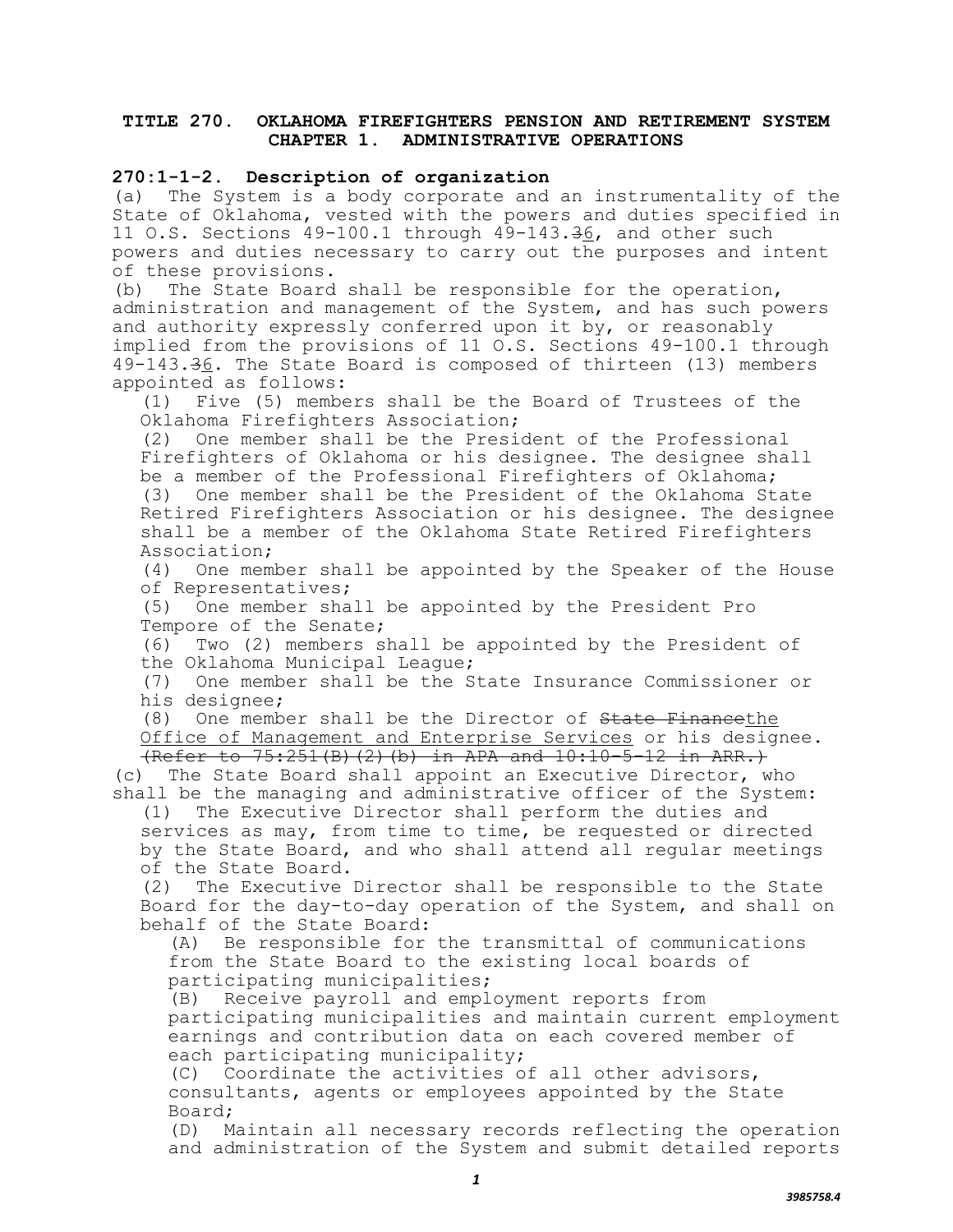thereof to the State Board at each regular meeting of the State Board and such other time or times as requested by the State Board; (E) Process all claims for payment of benefits or expenses for approval by the State Board; and (F) File on behalf of the State Board such reports or other information as shall be required by any state or federal law or regulations.

## **270:1-1-3. Methods whereby the public may obtain information or make submissions or requests**

(a) Information regarding pension matters within the purview of 11 O.S., Sections 49-100.1 through 49-143.6, which statues define the State Board's jurisdiction, may be secured by oral or written communication addressed to the State Board at its offices located at: Oklahoma Firefighters Pension and Retirement System, 4545 N. Lincoln Blvd., 6601 Broadway Extension, Suite 265100, Oklahoma City, Oklahoma 73105-341473116 (405) 522-4600.

(b) The Executive Secretary of the State Board maintains in permanent form as public record and open to public inspection, records of the official proceedings of the State Board, as well as all rules, final orders or decisions of the State Board, such records being located in the State Board offices and shall be available upon request. All information, documents and copies contained in a member's file shall be given confidential treatment and shall not be made public without prior written consent of the member, or by supoenasubpoena or court order. Offices of the State Board are open daily Monday through Friday from  $7:308:00$  a.m. until 4:30 p.m.

## **270:1-1-5. Hearing procedures**

(a) The State Board may conduct examinations and investigations of pension matters within the scope of its jurisdiction and authority as it deems appropriate to secure information useful in the lawful administration of these provisions. The State Board may compel witnesses to appear and testify upon all matters connected with these provisions in the same manner as provided by law for the taking of testimony.

(b) Any person, existing local board or participating municipality aggrieved by a decision of the Executive Director or the State Board on any matter concerning rights or benefits available under these provisions, may request a hearing before the State Board to review or reconsider those decisions.

(1) The request for hearing shall be mailed or delivered to the office of the System, located at Oklahoma Firefighters Pension and Retirement System, 4545 N. Lincoln Blvd., 6601 Broadway Extension, Suite 265100, Oklahoma City, Oklahoma 73105-341473116.

(2) Upon receipt of the request for hearing, the State Board shall assign a hearing number thereto and shall notify the requesting party of the date of the hearing by mail. The appropriate existing local pension board of the participating municipality shall also be given notice of the hearing date by mail.

(3) Formal Hearing Procedures.